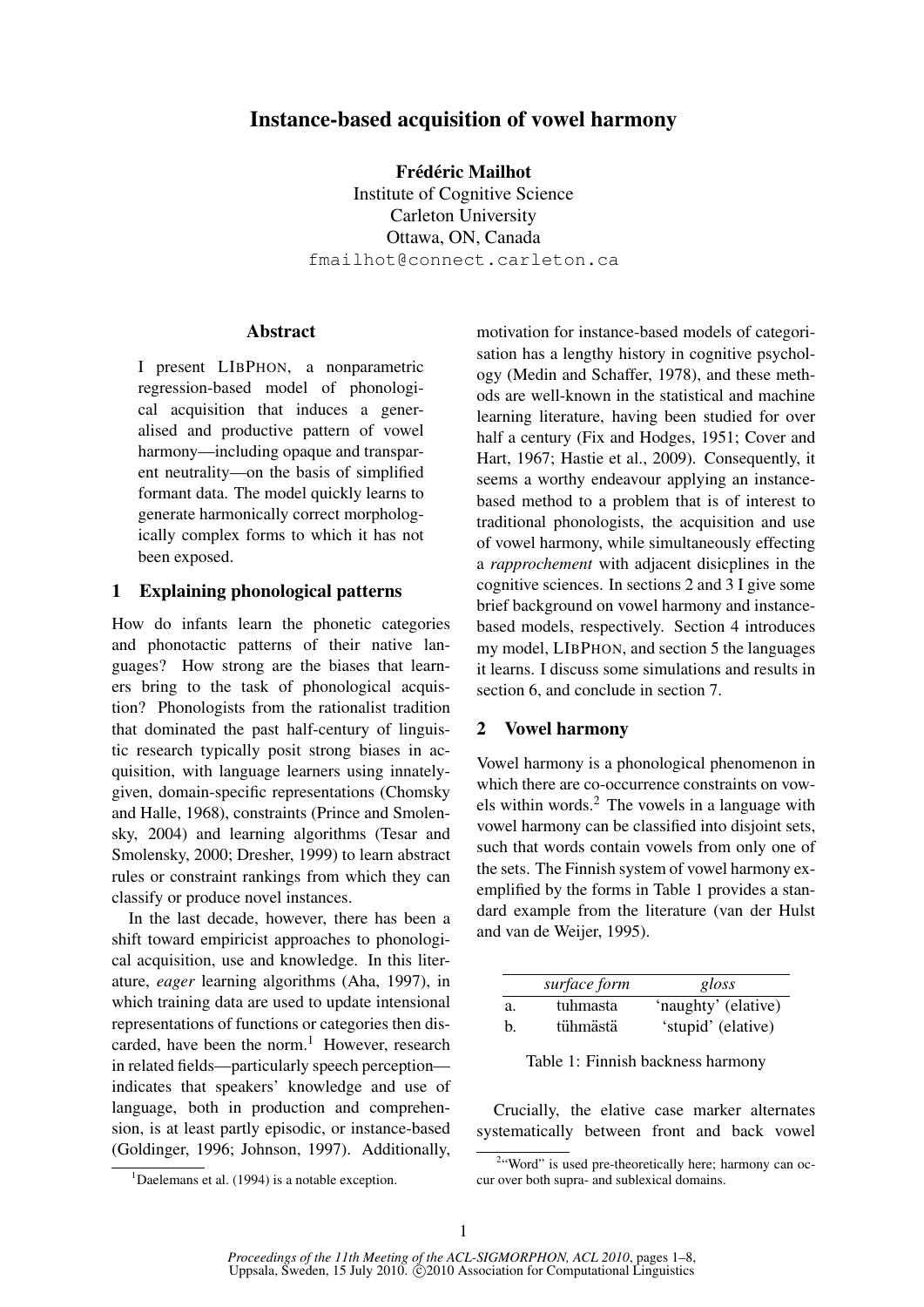variants—as *-stä* or *-sta*—depending on whether the stem has front  $\{\ddot{u}, \ddot{a}\}$  or back  $\{u, a\}$  vowels.

## 2.1 Neutral vowels

In most languages with vowel harmony, there are one or more vowels that systematically fail to alternate. These are called *neutral vowels*, and are typically further subclassified according to whether or not they induce further harmonic alternations in other vowels.

## 3 Instance-based models

Instance-based approaches to cognitive processing, also called memory-based, case-based, and exemplar-based models, have their modern origins in psychological theories and models of perceptual categorisation and episodic memory (Medin and Schaffer, 1978; Nosofsky, 1986), although the earliest explicit discussion seems to be (Semon, 1921); a theory of memory that anticipates many features of contemporary models. The core features of these models are: (i) explicit storage/memorisation (*viz.* extensional representation) of training data, (ii) classification/processing of novel data via similarity-based computation, and (iii) *lazy evaluation* (Aha, 1997), whereby all computations are deferred until the model is queried with data.<sup>3</sup>

Instance-based models were introduced to linguistics via research in speech perception suggesting that at least some aspects of linguistic performance rely on remembered experiential episodes (Johnson and Mullenix, 1997). The models implemented to date in phonetics and phonology have largely focused on perception (*e.g.* speaker normalisation in Johnson (1997)), or on diachronic processes (*e.g.* lenition in Pierrehumbert (2001), chain shifts in Ettlinger (2007)), leaving the types of phenomena that typically interest "traditional" phonologists, *viz.* productive, generalised patterns, comparatively neglected.<sup>4</sup>

## 4 LIBPHON

LIBPHON, the Lazy Instance-based Phonologist, is a lazy learning algorithm whose purpose (in the

context of the simulations described here) is to model an instance-based approach to the core aspects of the acquisition and subsequent productive usage of vowel harmony.

### 4.1 Decisions & mechanisms

As discussed in (Johnson, 2007), there are some decisions that need to be made in implementing an instance-based model of phonological knowledge involving the basic units of analysis (*e.g.* their size), the relevant type of these units (*e.g.* discrete or continuous), and the mechanisms for similaritymatching and activation spread in the lexicon.

Units The arguments given by Johnson (2007) and Välimaa-Blum (2009) for the "word-sized" (rather than *e.g.* segmental) experience of language, suggest that "words" are the correct basic unit of analysis in instance-based langugage models (*a fortiori* in LIBPHON). Stronger evidence comes from the wealth of psycholinguistic data (reviewed in (Lodge, 2009)) showing that illiterates and literates of non-alphabetic writing systems have poor phonemic (or at least segmental) awareness, both in monitoring and manipulation. On this basis, I take *meaning-bearing unanalysed acoustic chunks* to be the relevant units of representation for LIBPHON.<sup>5</sup>

Feature type Having determined the size of LIBPHON's basic unit, I move now to its embedding space, where distinctive features present themselves as obvious candidate dimensions. Since the middle of the  $20^{th}$  century (*ca.* Chomsky and Halle (1968)), phonological theories have nearly all supposed that lexical representations are stored in terms of articulatory features (*cf.* (Halle, 1997) for explicit discussion of this viewpoint). Coleman (1998), citing evidence from the neuroscientific and psycholinguistic literatures on lexical representation, claims that evidence for this position (*e.g.* from speech perception and phoneme monitoring experiments) is weak at best, and that lexical representations are more likely to be acoustic than articulatory. In addition, Phillips et al. (2000) review neurolinguistic evidence for the role of acoustic cortex in phonetics and phonology, and

<sup>3</sup>Compare *eager* learners, *e.g.* connectionist systems, which build a global intensional representation of the function being learned on the basis of training data which are subsequently discarded.

<sup>4</sup>Kirchner and Moore (2009) give a model of a synchronic lenition process, and Daelemans and colleagues give memory-based analyses of several linguistic phenomena (Daelemans and van den Bosch, 2005).

<sup>&</sup>lt;sup>5</sup>The assumption that word-level segmentation of the speech signal is available to the language learner prior to acquisition of phonological phenomena is relatively uncontroversial, although there is evidence for the development of at least some phonotactic knowledge prior to the emergence of a productive lexicon (Jusczyk, 1999).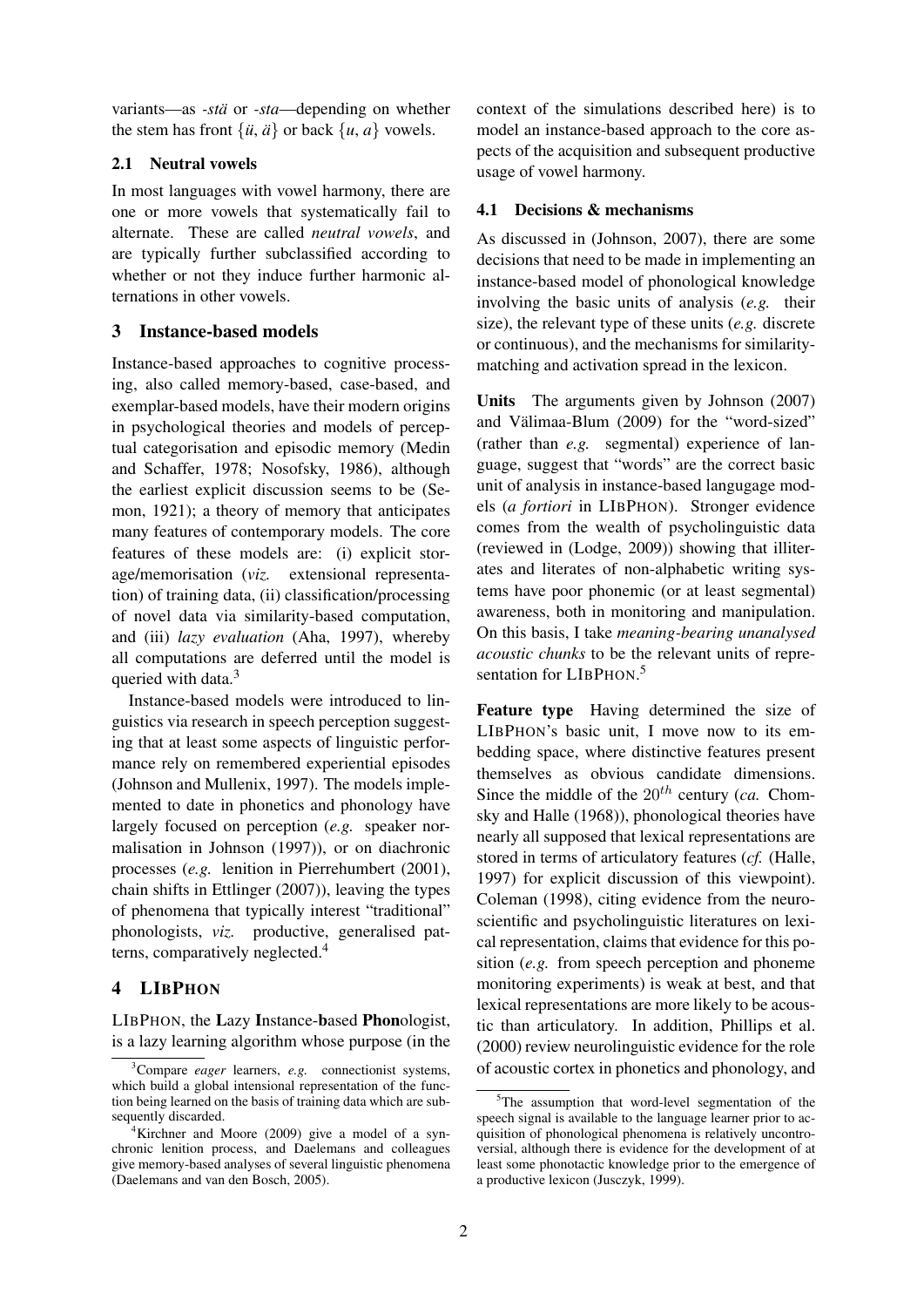Mielke (2008) discusses several aspects of the induction of distinctive phonological features from acoustic representations. Recognising that the issue is far from resolved, for the purposes of the simulations run here, I take LIBPHON's instance space to be acoustically-based, and use formant values as the embedding dimension. Vowels are specified by their midpoint formant values, $6$  and consonants are specified by so-called "locus" values, which can be identified by inspecting the trajectories of consonant-vowel transitions in speech (Sussman et al., 1998). Since I am modelling palatal harmony in particular, and F2 magnitude is the primary acoustic correlate of vowel palatality, I omit  $F3$  and  $F4$ , restricting LIBPHON's acoustic representations to sequences of  $(F1, F2)$  values, henceforth *trajectories*.

Similarity Given that LIBPHON's instancespace is continuous, and has a fairly intuitive metric, I take simple Euclidean distance to be LIBPHON's similarity (or rather, dissimilarity) function.<sup>7</sup>

Fixed-rate representations For the simulations described here, I use fixed-rate trajectories, in which consonants and vowels are represented in a temporally coarse-grained manner with single  $(F1, F2)$  tuples. Evidently, consonants and vowels in actual human speech unfold in time, but modelling segments at this level introduces the problem of temporal variability; repeated tokens of a given word—both within and across speakers—vary widely in duration. This variability is one of the main obstacles in the development of instance-based models of speech production, due to the difficulty of aligning variablelength forms. Although algorithms exist for aligning variable-length sequences, these require cognitively implausible dynamic programming algorithms, *e.g.* dynamic time warping (DTW)

and hidden Markov models (Rabiner and Juang, 1993). Even as proofs of concept, these may be empirically inadequate; Kirchner and Moore (2009) use DTW to good effect in an instancebased production model of spirantisation using real, temporally variable, speech signals. However, their inputs were all the same length in terms of segmental content, and the model was only required to generalise within a word type. I am currently investigating whether DTW can function as a proof of concept in a problem domain like that addressed here, which involves learning about variably-sized "pieces" of morphology across class labels.

### 4.2 Perception/categorisation

LIBPHON's method of perception/categorisation of inputs is a relatively standard nearestneighbour-based classification algorithm. See Algorithm 1 for a description in pseudocode.

| <b>Algorithm 1</b> PERCEIVE( <i>input, k</i> )                        |
|-----------------------------------------------------------------------|
| <b>Require:</b> <i>input</i> as (LABEL $\in$ [LEX](PL)[NOM            |
| ACC], instance $\in \mathbb{Z}_{2x\{8,10,12\}}$ ), $k \in \mathbb{Z}$ |
| <b>if</b> LABEL is not empty then                                     |
| <b>if</b> LABEL $\notin$ lexicon then                                 |
| Create LABEL in lexicon                                               |
| end if                                                                |
| Associate(instance, LABEL)                                            |
| else                                                                  |
| <i>neighbours</i> $\leftarrow$ <i>k</i> -nearest neighbours of        |
| instance                                                              |
| $LABEL \leftarrow \text{majority class label}$<br>of                  |
| neighbors                                                             |
| Associate(instance, LABEL)                                            |
| end if                                                                |

If LABEL is not empty, LIBPHON checks its lexicon to see whether it knows the word being presented to it, *i.e.* whether it exists as a class label. If so, it simply appends the input acoustic form to the set of forms associated with the input meaning/label. If it has no corresponding entry, a new lexical entry is created for the input meaning, and the input trajectory is added as its sole associated acoustic form.

If LABEL is empty, LIBPHON assigns instance to the majority class of its  $k$ nearest neighbours in acoustic space.

<sup>6</sup>A reviewer asks about the psychological plausibility of  $Hz$ -based formant represetations and the choice of point values for vowel and consonant representations, *e.g.* rather than formant values at 20% and 80% of the vowel. These are purely in the interests of simplicity for the work reported here. As discussed below, future work with real speech exemplars in psychophysically-motivated representational formats, *e.g.* perceptual linear predictive coding (Hermansky, 1990), will render this issue moot.

 $\sigma$ <sup>7</sup>Often the measure of similarity in an instance-based model is an exponential function of distance,  $d(x_i, x_j)$  of the form  $exp(-c\overline{d}(x_i, x_j))$ , so that increasing distance yields decreasing similarity (Nosofsky, 1986). The Euclidean measure here is sufficient for the purpose at hand, although the shape of the similarity measure is ultimately an empirical question.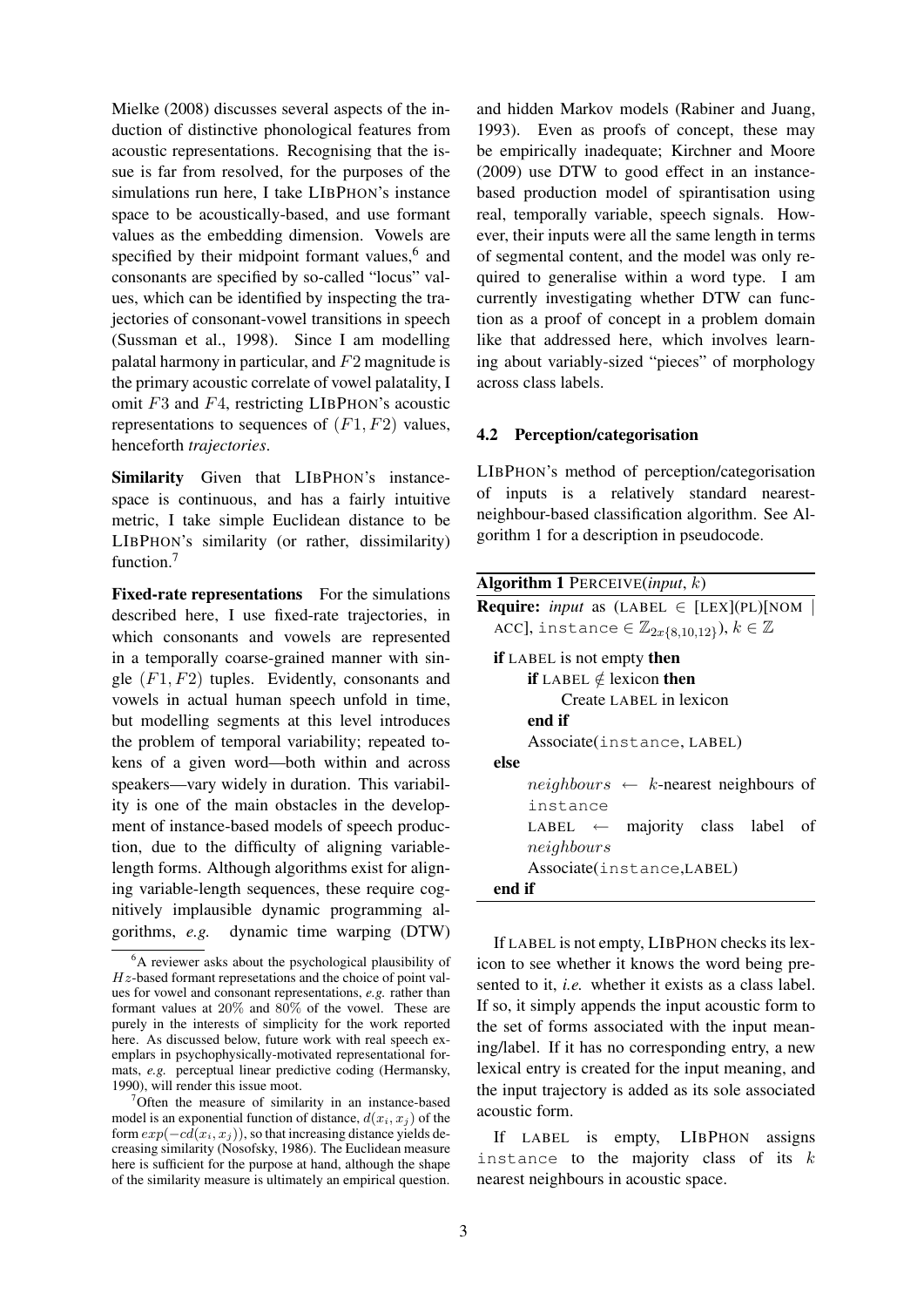#### 4.3 Production

In production, LIBPHON is provided with a LA-BEL and has to generate a suitable instance for it. LABELs are decomposable, signalling an arbitrary "lexical" meaning, an optional plural morpheme, PL, and an obligatory case marker from {NOM, ACC}. Thus, there are several different possibilities to consider in generating output for some queried meaning.

In the two simplest cases, either the full queried meaning (*viz.* lexical label with all inflections) is already in the lexicon, or else there are no class LABELs with the same lexical meaning (*i.e.* LIBPHON is being asked to produce a word that it doesn't know). In the former case, a stored trajectory is uniform<sup>8</sup> randomly selected from the list of acoustic forms associated with the queried label as a seed token, the entire set of associated acoustic forms is used as the analogical set, and an output is generated by taking a distance-weighted mean over the seed's  $k$  nearest neighbours.<sup>9</sup> In the case where the lexical meaning of the queried LABEL is unknown, the query is ignored.

In the more interesting cases, LIBPHON has a LABEL in its lexicon with the same lexical meaning, but with differing inflectional specification. Consider the case in which LIBPHON knows only the singular NOM form of a query label that is specified as PL ACC. A seed instance is (uniform) randomly selected from the set of trajectories associated to the NOM entry in the agent's lexicon, as this is the only entry with the corresponding lexical meaning, and it is a variant of this meaning that LIBPHON must produce. In this case the analogical set, the set of instances from which the final output is computed, is composed of the seed's nearest neighbours in the set of all trajectories associated with LABELs of the form [LEX PL ACC]. Once again, the output produced is a distance-weighted mean of the analogical set.

This general procedure (*viz.* seed from a known item with same lexical meaning, analogical set from all items with desired inflection) is carried out in parallel cases with all other possible LA-BEL mismatches, *e.g.* a singular LABEL queried, but only a plural LABEL in the lexicon, a NOM query with only an ACC form in the lexicon, *etc.* In the cases where the lexicon contains multiple entries with the same lexical meaning, but not the query, the seed is selected from the LABEL with the closest "semantic" match. Algorithm 2 gives pseudocode for LIBPHON's production algorithm.

| <b>Algorithm 2</b> PRODUCE(LABEL, $k$ )                              |
|----------------------------------------------------------------------|
| <b>Require:</b> LABEL $\in$ [LEX](PL)[NOM   ACC], $k \in \mathbb{Z}$ |
| <b>if</b> LABEL $\in$ lexicon then                                   |
| seed $\leftarrow$ uniform random selection from                      |
| instances associated to LABEL                                        |
| $cloud \leftarrow all instances associated to LA-$                   |
| REL.                                                                 |
| else if $\exists$ LABEL' $\in$ lexicon s.t. lex(LABEL') =            |
| $lex(LABEL)$ then                                                    |
| seed $\leftarrow$ uniform random selection from                      |
| instances associated to LABEL')                                      |
| cloud $\leftarrow$ all instances associated to                       |
| $plural(LABEL) \cup case(LABEL)$                                     |
| else                                                                 |
| pass                                                                 |
| end if                                                               |
| $neighbors \leftarrow k$ -nearest neighbours of seed in              |
| cloud                                                                |
| return distance-weighted mean of neighbours                          |

#### 4.4 Production as regression

The final steps in LIBPHON's production algorithm, finding the analogical set and computing the output as a weighted average, together constitute a technique known in the statistical learning literature as *kernel-smoothed nearest-neighbour regression*, and in particular are closely related to the well-known Nadaraya-Watson estimator (Hastie et al., 2009):

$$
\hat{f}(x) = \frac{\sum_{i=1}^{N} K_{\lambda}(x, x_i) y_i}{\sum_{i=1}^{N} K_{\lambda}(x, x_i)}
$$

with inverse-distance as the kernel smoother,  $K$ , and the bandwidth function,  $h_{\lambda}(x)$  determined by the number  $k$  of nearest neighbours. This link to the statistical learning literature puts LIBPHON on sound theoretical footing and opens the door to a variety of future research paths, *e.g.* experimenting with different kernel shapes, or formal analysis of LIBPHON's expected error bounds.

<sup>8</sup>Exemplar models often bias the selection of seed tokens with degrees of "activation" that take into account recency and frequency. Although the results discussed below show that this is not necessary for ultimate attainment, it is likely that this kind of bias will need to be incorporated into LIBPHON to accurately model more nuanced aspects of the acquisition path.

 $9k = 5$  for all results reported here.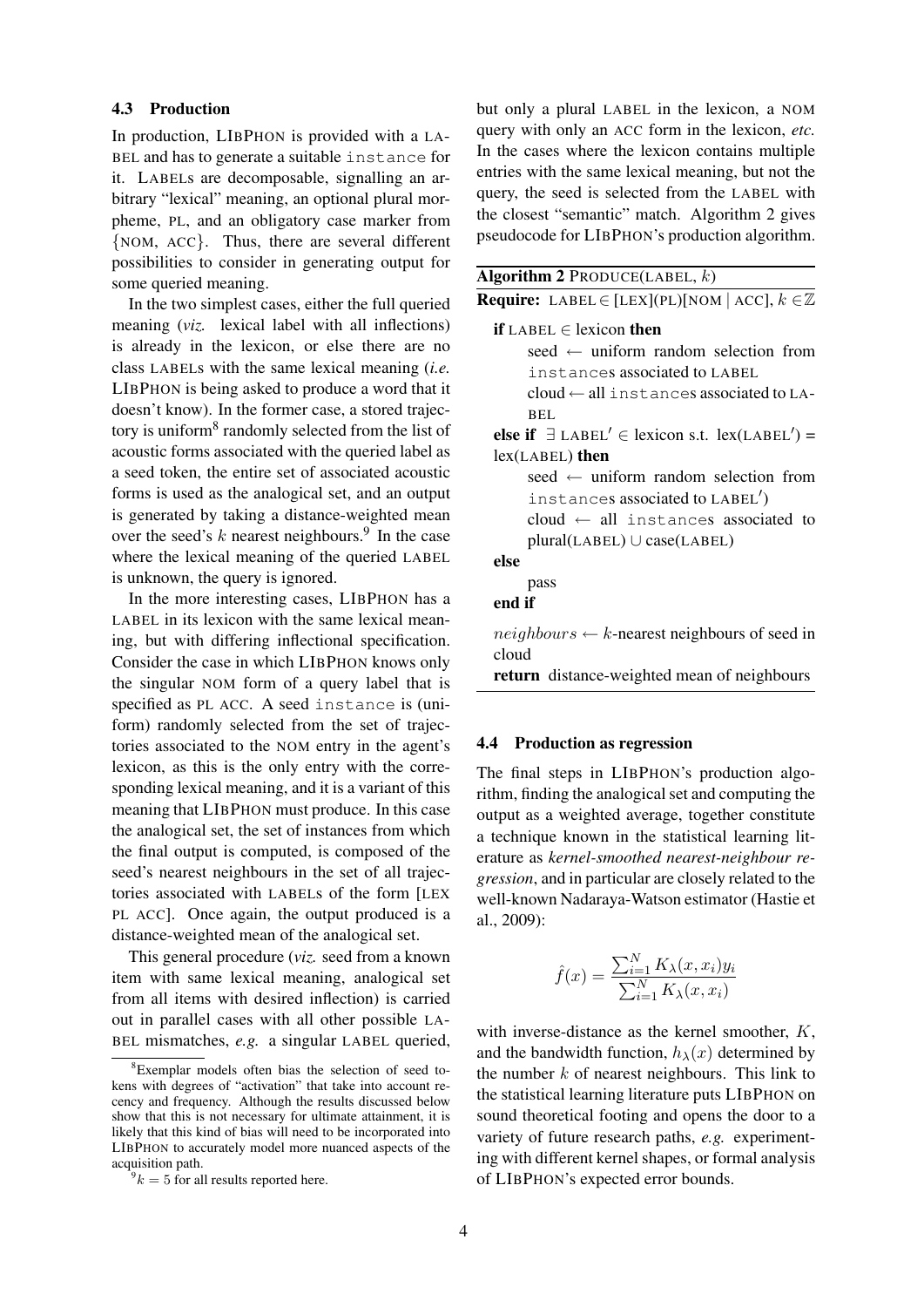### 5 The languages

On the view taken here, phonological knowledge is taken to emerge from generalisation over lexical items, and so the key to acquiring some phonological pattern lies in learning a lexicon (Jusczyk, 2000). Consequently, the languages learned in LIBPHON abstract away from sentence-level phenomena, and the training data are simply labelled formant trajectories, (LABEL, instance).

In order to get at the essence of the problem (*viz.* the acquisition of vowel harmony as characterised by morphophonological alternations), and in the interests of computational tractability/efficiency, the artificial languages learned by LIBPHON are highly simplified, displaying only enough structure to capture the phenomena of interest.

## 5.1 Phonological inventory

The phonological inventory consists of three consonants,  $\{b, d, q\}$ , and four vowels—two with high  $F2$  and two with low  $F2$ —which I label {i, e, u,  $o$ , for convenience.<sup>10</sup> The formant values used were generated from formant synthesis equations in (de Boer, 2000), and from the locus equations for CV-transitions in (Sussman et al., 1998).

### 5.2 Lexical items

LIBPHON's lexicon is populated with instance trajectories consisting of four-syllable<sup>11</sup> "roots" with zero, one or two one-syllable "affixes". These trajectories have associated class labels, which from a formal point of view are contentless indices. Rather than employing *e.g.* natural numbers as labels, I use character strings which correspond more or less to the English pronounciations of their associated trajectories. LABELs function, metaphorically-speaking, as "meanings". These are compositional, comprising a "lexical meaning" (arbitrary CVCVCVCV string from the phoneme set listed above), one of two obligatorily present "case markers" (NOM|ACC), and an optionally present "plural marker" (PL). Hence, word categories in the artificial languages come in four forms, NOM-SG, NOM-PL, ACC-SG, and ACC-PL.



Figure 1: Graphical representation of singular forms of GIDEGEBI, as produced by teacher agent

Figure 1 gives examples of the singular NOM and ACC forms of a high- $F2$  word. The NOMlabelled trajectory has no suffixal morphology, and corresponds to a bare form. The trajectory is eight segments  $\log$ ,<sup>12</sup> and the vowels in this case have all high  $F2$  (as in lexical front/back vowel harmony).<sup>13</sup> Note also that ACC is realised with high F2, in agreement with the root vowels.

#### 5.3 Neutral vowels

The harmony processes seen thus far are in some sense "local", being describable in terms of vowel adjacency *e.g.* adjacency on a hypothesised autosegmental tier (although the presence of intervening consonants still renders the harmony process "nonlocal" in some more concrete articulatory sense). One of the hallmarks of vowel harmony, as discussed in subsection 2.1, is the phenomenon of *neutral vowels*. These vowels fail to alternate, and may or may not induce harmonic alternations in vowels that precede or follow them. To introduce a neutral vowel, I added a category label, PL, whose realisation corresponds roughly to [gu], and which is treated as being either opaque or transparent in the simulations described below.

Figures 2 and 3 show the "plural inflected" forms of the same root as in 1. We see that the

 $10B$ Because LIBPHON's representations lack F3, the primary acoustic correlate of rounding, the back vowels would be more standardly represented as  $\overline{y}$ ,  $\overline{u}$ , but these are comparatively uncommon IPA symbols, so we will use the symbols for the rounded variants. Nothing in the results or discussion hinges on this.

<sup>&</sup>lt;sup>11</sup>All syllables are CV-shaped.

<sup>&</sup>lt;sup>12</sup>The even-numbered indices on the  $x$ -axis correspond to consonants and the odd-numbered indices, the "pinches" in the graphs, correspond to vowels.

The languages LIBPHON learns have only harmonic singular forms. This is unrealistic, as speakers of vowel harmony languages typically have some exceptional disharmonic forms in their lexicons. The effect of these forms on LIBPHON's performance is currently being investigated.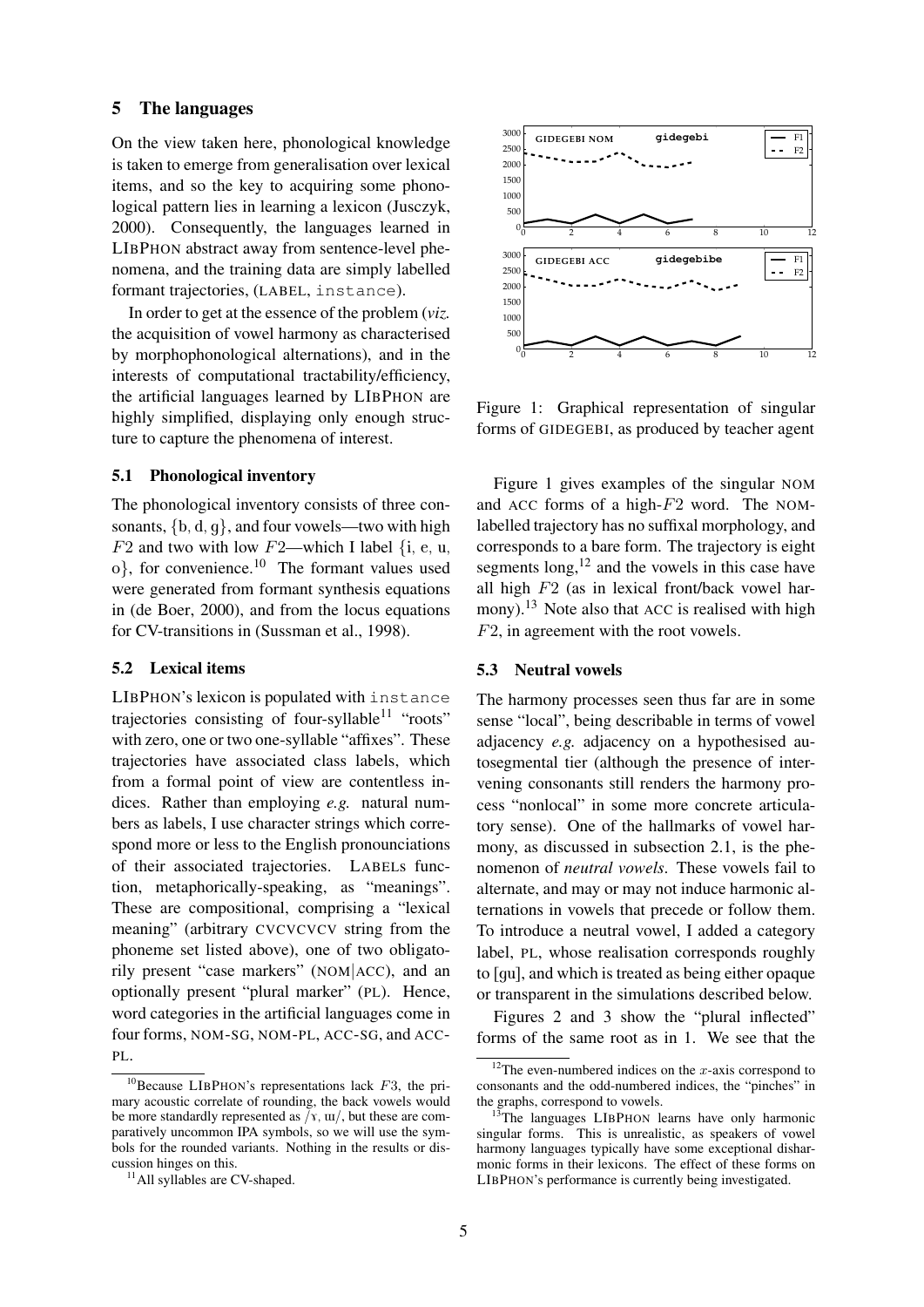realisation of PL has fixed, low  $F2$ , and that the realisation of ACC has alternating  $F2$ , which realisations corresponding roughly to  $[be]$  (high  $F2$ ) and  $[$ bo $]$  (low  $F2$ ).



Figure 2: Graphical representation of plural forms of GIDEGEBI, as produced by teacher agent, with opaque PL realisation.



Figure 3: Graphical representation of plural forms of GIDEGEBI, as produced by teacher agent, with transparent PL realisation.

These figures also illustrate the difference between languages with opaque versus transparent PL, as reflected in the realisation of the word-final ACC marker in the two lower graphs, which agrees in  $F2$  with the realised form of the PL or root, respectively.

## 6 The experiments

Assessing successful learning/generalisation in a computational model requires some measurable outcome that can be tracked over time. Because LIBPHON is an output-oriented model, its cate-

gorisation of inputs is a poor indicator of the extent to which it has learned a productive "rule" of vowel harmony. In lieu of this measure, I have opted to pursue two difference courses of evaluation.

For the harmony cases, LIBPHON is queried on a held-out test set of 500 previously unseen LA-BELs and its output is compared to the mean value of the teacher's stored trajectories for the same LA-BELs. In particular, given some LABEL which was not in the training data, we can query LIBPHON at various stages of acquisition (*viz.* with lexicons of increasing size) by having it produce an output for that LABEL, and track the change in its performance over time.

The actual measure of error taken is the rootmean-squared deviation between the learner's output,  $y$  and the mean,  $t$ , of the teacher's stored forms for some label, l, over all of the consonants and vowels within a word, averaged across the remaining unseen items of the test set:

$$
RMSE = \frac{1}{N} \sum_{l \in lex} \sqrt{\frac{\sum_{i} (t_i - y_i)^2}{len(t)}}
$$

Figures 4 and 5 show RMSE *vs.* lexicon size for both opaque and transparent neutrality (*cf.* the cases in Figures 2 and 3), for five simulation runs each. We can see clearly that error drops as the lexicon grows, hence that LIBPHON is learning to make its outputs more like those of the teacher, but the informativity of this measure stops there. From a linguistic point of view, we are interested in what LIBPHON's outputs look like, *viz.* has it learned vowel harmony?



Figure 4: RMSE 1000-word lexicon. Opaque neutrality.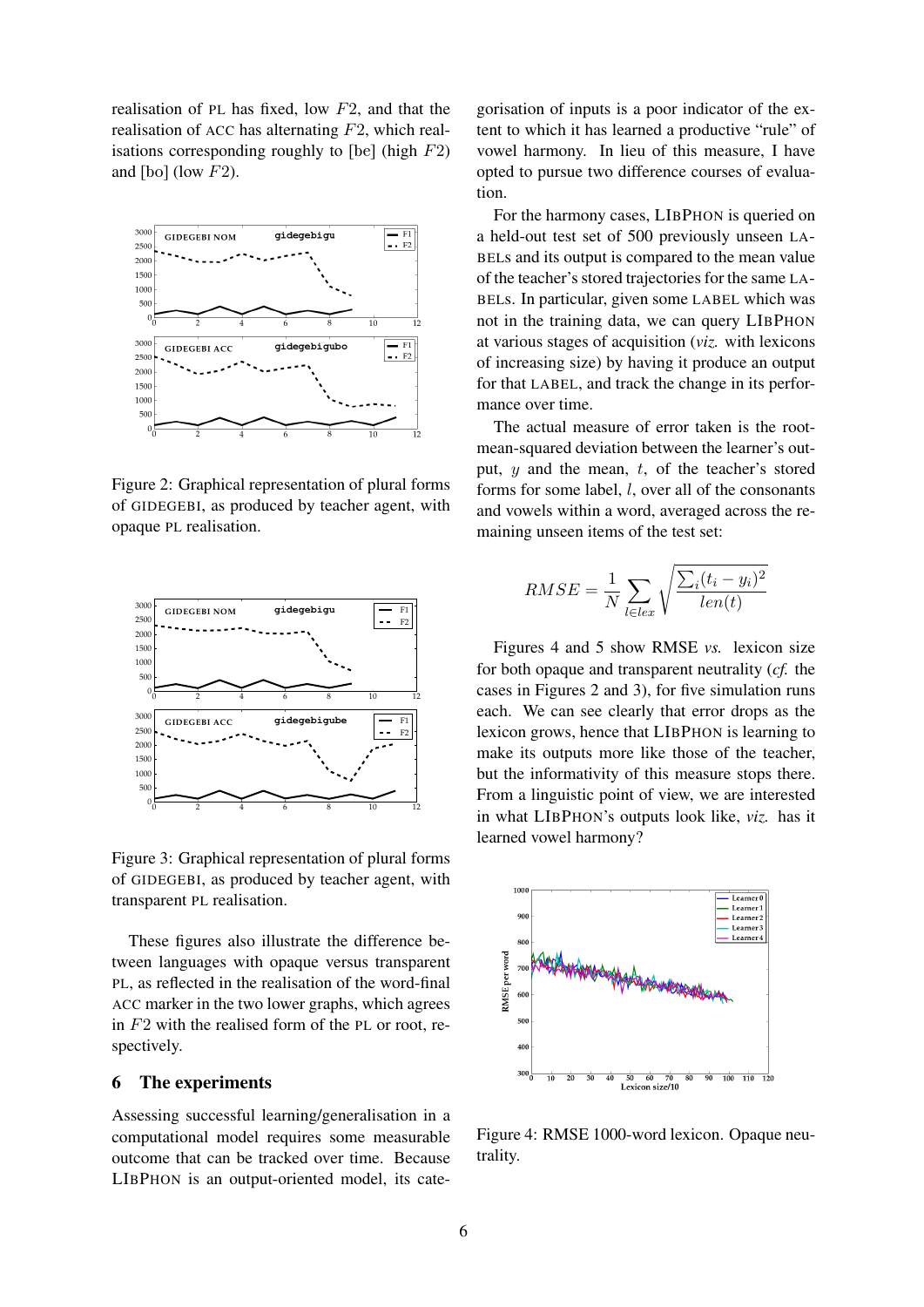

Figure 5: RMSE 1000-word lexicon. Transparent neutrality.

Figures 6 and 7 show that vowel harmony *is* learned, and moreover quite quickly, after going through a brief initial phase of spurious outputs. In these figures, LIBPHON is being asked to produce outputs for all forms of the label GUBOGOBU. For the particular run shown here, at the 10-word stage (*i.e.* when LIBPHON had seen tokens from 10 labels), the only tokens marked PL-ACC were from high F2 ("front") trajectories. Hence the nearest neighbour calculation in the production algorithm resulted in a fronted form being output. Although acquisition research in vowel harmony languages is relatively rare, or inaccessible to us due to language barriers, what research there is seems to indicate that harmony is mastered very quickly, with virtually no errors by 2 years of age, hence it is unclear what status to assign to output patterns like the one discussed here. Moreover, given the wellknown facts that (i) comprehension precedes production, and (ii) infants avoid saying unfamiliar words, it is unlikely that an infant could be coaxed into producing an output form for such an earlystage class.

## 7 Discussion and future work

The experiments discussed here show that on the basis of limited input data, LIBPHON, an instancebased learner that produces output via kernelsmoothed nearest-neighbour regression, learns to produce harmonically correct novel outputs. In particular, it is able to generalise and produce correct morphologically complex forms to which it has not been exposed in its training data, *i.e.* a previously unseen case-marked form will be output with harmonically correct  $F2$ , including neutrality (opaque or transparent). In ongoing re-



Figure 6: Evolution of gubogobu in early acquisition: 10 words



Figure 7: Evolution of gubogobu in early acquisition: 30 words

search I am (i) evaluating LIBPHON's performance with respect to more traditional measures, in particular F-score, on held-out data as the lexicon grows, and (ii) assessing the viability of DTWbased alignment for preprocessing real speech tokens as inputs to LIBPHON.

#### Acknowledgments

Many thanks to Ash Asudeh, Lev Blumenfeld, Andrea Gormley, Jeff Mielke, Alan Hogue and Andy Wedel for discussion and comments on this line of research, and to three anonymous referees for feedback that greatly improved this paper. This work carried out with the support of NSERC Discovery Grant 371969 to Dr. Ash Asudeh.

## References

David Aha. 1997. Lazy learning. In *Lazy Learning*, pages 7–10. Kluwer Academic Publishers.